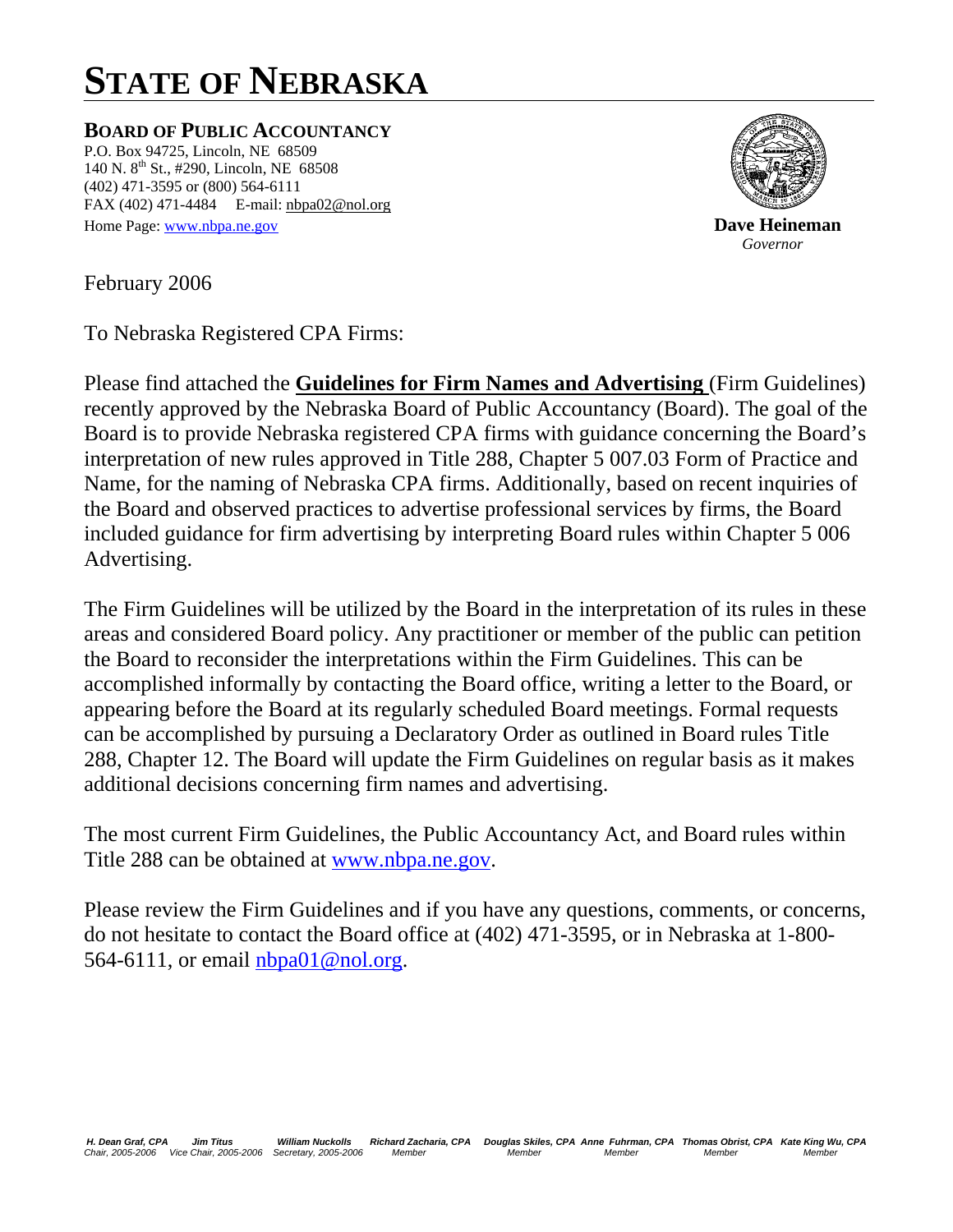# **NEBRASKA BOARD OF PUBLIC ACCOUNTANCY**

**P.O. Box 94725, Lincoln, NE 68509 (402) 471-3595 or (800) 564-6111; FAX (402)471-4484**  [www.nbpa.ne.gov](http://www.nbpa.ne.gov/) 

# **Guidelines for Firm Names and Advertising**

**Pursuant to Title 288 Nebraska Revise Rules and Regulations, the Board has adopted this non-binding set of guidelines regarding the below named Rules on January 6, 2006. The Guidelines are subject to change.** 

**In determining the acceptability of a name, the Board is obligated to protect the public, PAA 1-105.01. Licensees should be aware that they must receive the Board's approval before using an assumed name. These Guidelines are an interpretation of the Board's rules to prevent misleading and deceptive firm names.** 

**Initial firm applications will be subject to review on a case by case basis. The Board staff is empowered to screen proposed names and recommend approval or denial. Applications will be presented to the Licensing Committee along with a staff recommendation. The Licensing Committee will review the applications and make recommendations to the full Board. The Board, in public session, will consider firm names and vote to approve, deny, or request additional information. Applicants who disagree with the Board's determination may request a hearing pursuant to the Administrative Procedures Act.** 

## **Rules Chapter 5 007.03 and Chapter 11 002:**

#### **Firm Names:**

- **1. Firm names cannot contain words, abbreviations or language that are misleading to the public or may cause confusion as to the legal structure or ownership of the firm. The Supreme Court has upheld licensing restrictions on trade names. The Court reasoned that to some extent such names can be inherently deceptive. The burden of establishing that a firm name is not deceptive shall be upon the applicant.**
- **2. A word, abbreviation, or other language is considered misleading if it:** 
	- **a.) is a trade name or assumed name that does not comply with other subsections of this guideline.**
	- **b.) states or implies the quality of services offered, pricing differentiations, expectations of outcomes or favorable results, or states or implies a**